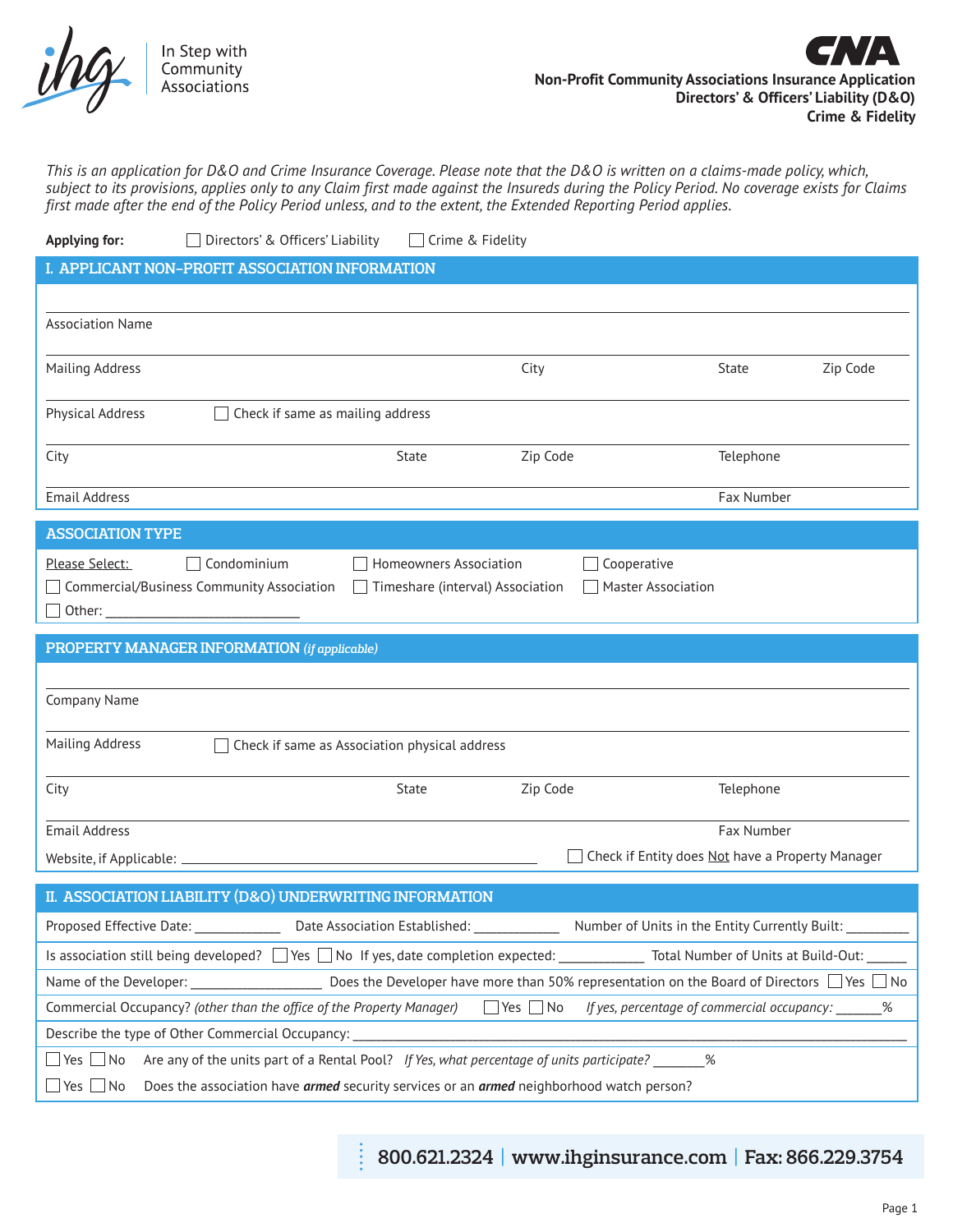| Does the association have any of the following exposures? Please note that the association may not be eligible for the program and/or additional<br>underwriting information may be required. $\Box$ None |             |                                                                                |                                                                                           |                                                                                                                                                              |                |                     |
|-----------------------------------------------------------------------------------------------------------------------------------------------------------------------------------------------------------|-------------|--------------------------------------------------------------------------------|-------------------------------------------------------------------------------------------|--------------------------------------------------------------------------------------------------------------------------------------------------------------|----------------|---------------------|
|                                                                                                                                                                                                           |             |                                                                                |                                                                                           | $\Box$ Nightclub/Bar $\Box$ Liquor Store $\Box$ Church $\Box$ Daycare $\Box$ School $\Box$ Hotel $\Box$ Airstrip/Hangars $\Box$ Government/Political Offices |                |                     |
|                                                                                                                                                                                                           |             |                                                                                |                                                                                           | $\Box$ Hospitals/Healthcare Clinics/Centers (other than doctor's offices) $\Box$ Water/Sewage Treatment                                                      |                |                     |
|                                                                                                                                                                                                           |             |                                                                                |                                                                                           | $\Box$ Yes $\Box$ No Does the Entity have a Positive Fund Balance? If the fund balance is negative, please include financials and an explanation.            |                |                     |
|                                                                                                                                                                                                           |             |                                                                                |                                                                                           | $\Box$ Yes $\Box$ No Has the association been in receivership or filed for bankruptcy in the last 3 years?                                                   |                |                     |
|                                                                                                                                                                                                           |             |                                                                                |                                                                                           | $\Box$ Yes $\Box$ No Has there been an assessment increase or special assessment in the last 12 months or pending?                                           |                |                     |
|                                                                                                                                                                                                           |             |                                                                                |                                                                                           | If yes, what percentage was assessment increase? _______% Total amount of special assessment: \$___________                                                  |                |                     |
|                                                                                                                                                                                                           |             |                                                                                |                                                                                           | $\Box$ Yes $\Box$ No Are greater than 20% of unit owners more than 90 days delinquent on association dues? If yes, what percentage?                          |                | %                   |
|                                                                                                                                                                                                           |             |                                                                                | $\Box$ Yes $\Box$ No Have any government fines or fees been assessed in the last 2 years? |                                                                                                                                                              |                |                     |
|                                                                                                                                                                                                           |             | $\Box$ Yes $\Box$ No Is the Average Unit Value in excess of \$1,000,000?       |                                                                                           |                                                                                                                                                              |                |                     |
| Is the association an "Over 55" Community? $\Box$ Yes $\Box$ No                                                                                                                                           |             |                                                                                |                                                                                           |                                                                                                                                                              |                |                     |
|                                                                                                                                                                                                           |             |                                                                                |                                                                                           | How many of the following Amenities or Recreational Facilities does the association own and/or manage?                                                       | None           |                     |
| # of Sport                                                                                                                                                                                                | # of Pools/ | # of Lakes/                                                                    | $#$ of                                                                                    | # of Fitness                                                                                                                                                 | # of Community | If vacant land, sq. |
| Courts:                                                                                                                                                                                                   | Spas:       | Ponds:                                                                         | Playgrounds:                                                                              | Rooms:                                                                                                                                                       | Centers/Rooms: | footage:            |
| # of Golf                                                                                                                                                                                                 | # of        | Marina:<br># of Diving<br># of Pool                                            |                                                                                           |                                                                                                                                                              |                |                     |
| Courses:                                                                                                                                                                                                  | Docks:      | Boards:<br>Slides:<br>If Marina exists, are fuel services provided?   Yes   No |                                                                                           |                                                                                                                                                              |                |                     |
| Does the association provide or contract with a third party to provide beachfront or on water activities<br>$\Box$ Yes $\Box$ No If Yes, please describe:<br>(i.e. parasailing, snorkeling, scuba)?       |             |                                                                                |                                                                                           |                                                                                                                                                              |                |                     |
| Is there an association sponsored swim team? $\Box$ Yes $\Box$ No Describe any other Amenities/Recreation:                                                                                                |             |                                                                                |                                                                                           |                                                                                                                                                              |                |                     |
| Yes     No<br>Are any of the above open to the public?                                                                                                                                                    |             |                                                                                |                                                                                           |                                                                                                                                                              |                |                     |

| <b>EXPIRING D&amp;O INSURANCE INFORMATION (if applicable)</b>                                        |                                                       |                                                                                                                |                                                                                                                                                                                                                                |  |
|------------------------------------------------------------------------------------------------------|-------------------------------------------------------|----------------------------------------------------------------------------------------------------------------|--------------------------------------------------------------------------------------------------------------------------------------------------------------------------------------------------------------------------------|--|
| Expiring Insurance Company: 2008 2014 2022 2023 2024 2022 2023 2024 2022 2023 2024 2022 2023 2024 20 |                                                       | Policy Period: The control of the control of the control of the control of the control of the control of the c | to to the second second second second second second second second second second second second second second second second second second second second second second second second second second second second second second se |  |
| Limit: \$                                                                                            | Deductible: \$                                        | Premium: \$                                                                                                    |                                                                                                                                                                                                                                |  |
| <b>D&amp;O DESIRED LIMITS/OPTIONS</b>                                                                |                                                       |                                                                                                                |                                                                                                                                                                                                                                |  |
| $\Box$ \$1,000,000 aggregate limit of liability each policy year/\$1,000,000 defense limit           | $\Box$ Other: \$                                      |                                                                                                                |                                                                                                                                                                                                                                |  |
| $\Box$ \$2,000,000 aggregate limit of liability each policy year/\$2,000,000 defense limit           | (Up to \$5,000,000 available. Financials required for |                                                                                                                |                                                                                                                                                                                                                                |  |
| □ \$3,000,000 aggregate limit of liability each policy year/\$3,000,000 defense limit                | limits exceeding $$3,000,000$                         |                                                                                                                |                                                                                                                                                                                                                                |  |

| <b>D&amp;O LIABILITY LOSS/CLAIM HISTORY</b>                                                                                                                                                                                                                                                                                                                                                                                                                                                                                                             |                 |  |
|---------------------------------------------------------------------------------------------------------------------------------------------------------------------------------------------------------------------------------------------------------------------------------------------------------------------------------------------------------------------------------------------------------------------------------------------------------------------------------------------------------------------------------------------------------|-----------------|--|
| In the past three years, has a claim been made, or is a claim now pending against, the Entity or any<br>person in his or her capacity as a director, officer, trustee, employee, volunteer of the Entity?<br>If yes, please provide details of each claim on a separate page.                                                                                                                                                                                                                                                                           | – I No<br>Yes I |  |
| Are any of the persons or entities to be insured under the policy responsible for or has knowledge of any Wrongful Act<br>or fact, circumstance or situation which s(he) has reason to suppose might result in a future claim?<br>If yes, please provide details of each responsive claim on a separate page.                                                                                                                                                                                                                                           | Yes   INo       |  |
| It is agreed by all concerned that if any of the persons or entities to be insured under the policy are responsible for or has knowledge of any<br>Wrongful Act, fact, circumstance, or situation not described above, any Claim subsequently emanating therefrom shall be excluded from coverage<br>under the proposed insurance as to such persons or entities. Such responsibility or knowledge shall not be imputed to any other persons or entities<br>to be insured under the policy for the purpose of determining the availability of coverage. |                 |  |
| Has any Directors' & Officers' Insurance, or other form of insurance similar to the proposed Policy, on behalf of the<br>Entity been declined, canceled or not renewed? (Question is not applicable in the state of Missouri)<br>If yes, please provide details of each responsive claim on a separate page.                                                                                                                                                                                                                                            | ⊟ No<br>Yes I   |  |

# **If applying for D&O only, please go to PAGE 5 for Signature.**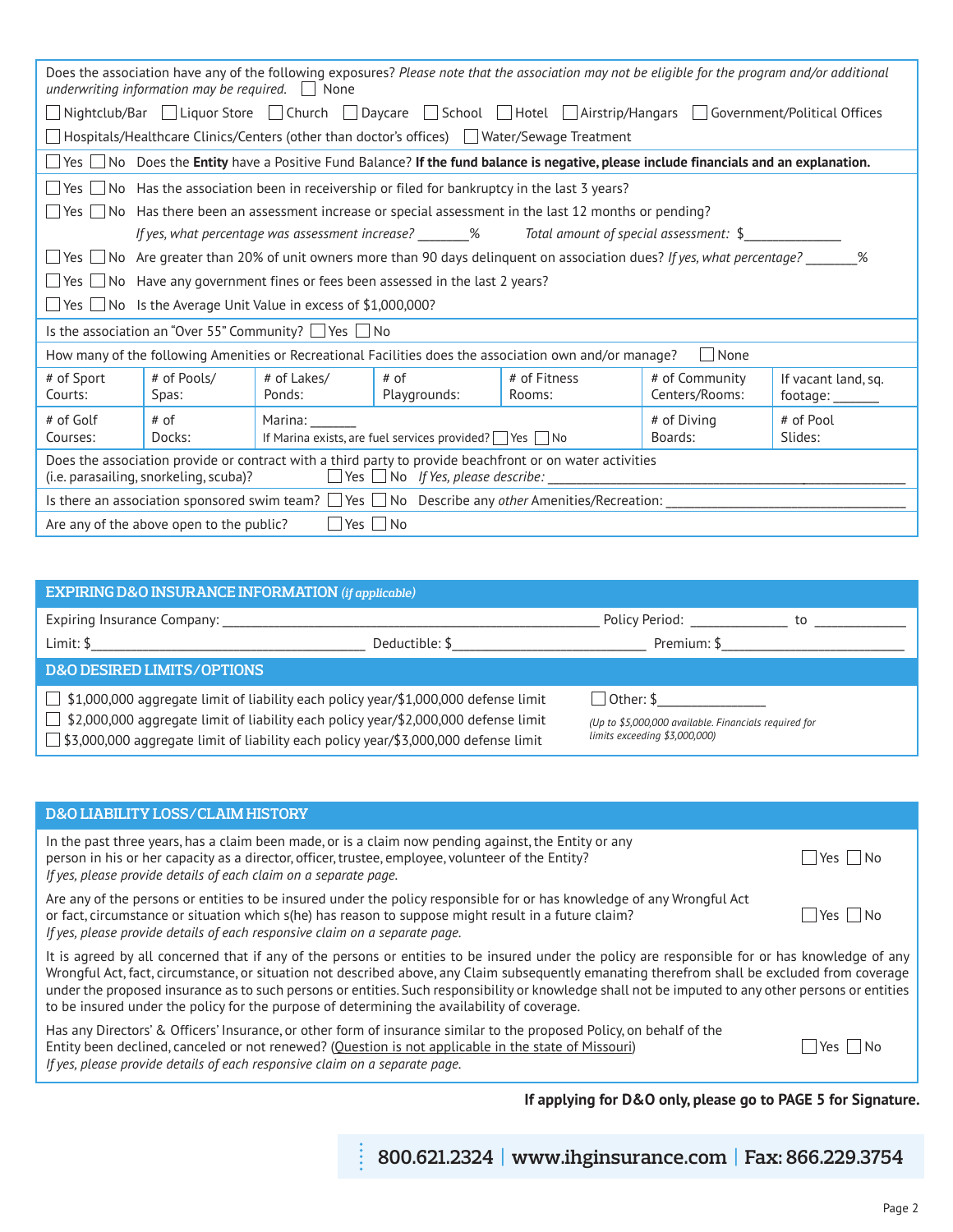# **III. CRIME & FIDELITY UNDERWRITING INFORMATION**

Proposed Effective Date: \_\_\_\_\_\_\_\_\_\_\_\_\_\_\_\_\_\_ Date Association Established: \_\_\_\_\_\_

Total Number of Individuals who are Authorized to Handle Funds: \_\_\_\_\_\_\_\_\_\_\_\_\_\_ *(NOTE: Property Manager = 1)*

| <b>CRIME - INTERNAL CONTROLS &amp; PROCEDURES</b>                                                                                                                                                                                                                                                                                                                                                                               |            |  |  |  |
|---------------------------------------------------------------------------------------------------------------------------------------------------------------------------------------------------------------------------------------------------------------------------------------------------------------------------------------------------------------------------------------------------------------------------------|------------|--|--|--|
| How often does the Association have a Financial Statement prepared?<br>$\Box$ Monthly<br>$\Box$ Financial Statements Not prepared<br>Annually<br>Quarterly                                                                                                                                                                                                                                                                      |            |  |  |  |
| Who prepares the Financial Statement?<br>$\Box$ Independent Certified Public Accountant $\Box$ Independent Public Accountant<br>□ Internal Bookkeeper □ Property Manager □ Other (specify): ____________________                                                                                                                                                                                                                |            |  |  |  |
| What is the Scope of the Financial Statement?<br>$\Box$ Audit with opinion of Auditing Firm<br>Compilation<br>Review                                                                                                                                                                                                                                                                                                            |            |  |  |  |
| in excess of $$$<br>Is a Countersignature required on all checks issued by the applicant?<br>Yes   INo                                                                                                                                                                                                                                                                                                                          |            |  |  |  |
| Does the Association utilize a positive pay* service with their bank?<br>*Positive pay is a service whereby the association electronically shares its check register of all written checks with the bank. The bank therefore will only pay checks<br>listed in that register, with exactly the same specifications as listed in the register (amount, payee, serial number, etc.) This system dramatically reduces check fraud. | Yes     No |  |  |  |
| Are Bank Accounts Reconciled by someone not authorized to deposit or withdraw therefrom?<br>Yes   INo<br>If "no", provide name, position, and equity interest in Applicant of any reconcilers who may deposit or withdraw:                                                                                                                                                                                                      |            |  |  |  |
| Does the Property Manager have discretionary authority over the association's reserve fund?<br>If yes, up to what limit? $\frac{1}{2}$                                                                                                                                                                                                                                                                                          |            |  |  |  |
| Does the Board of Directors review bank statements and reserve fund balance at least quarterly?                                                                                                                                                                                                                                                                                                                                 | Yes I INo  |  |  |  |

| <b>CRIME - PRIOR CRIME &amp; FIDELITY INSURANCE INFORMATION</b> |             |                |  |
|-----------------------------------------------------------------|-------------|----------------|--|
| Current Insurance Company:                                      |             | Policy Period: |  |
| Limit: !                                                        | Deductible: | Premium:       |  |

| CRIME - LOSS/CLAIM HISTORY F If No Loss History for the Past 3 Years check the Box |              |                |                                 |  |
|------------------------------------------------------------------------------------|--------------|----------------|---------------------------------|--|
| Date Loss Discovered                                                               | Type of Loss | Amount of Loss | Amount Recovered from Insurance |  |
| Describe Circumstances of Loss and Action Taken to Help Prevent Repetition:        |              |                |                                 |  |

| CRIME & FIDELITY COVERAGE AND DESIRED LIMITS/DEDUCTIBLES *Note some limits/deductible combinations may not be available |                                                          |  |  |  |
|-------------------------------------------------------------------------------------------------------------------------|----------------------------------------------------------|--|--|--|
| Employee Theft:                                                                                                         |                                                          |  |  |  |
| Forgery or Alteration                                                                                                   |                                                          |  |  |  |
| Theft Disappearance & Destruction<br>$\mathbf{I}$<br>(Premises & Transit; Includes Robbery & Safe Burglary)             | RΩ                                                       |  |  |  |
| Computer Fraud & Wire Transfer                                                                                          | *If selected, automatically matches Employee Theft Limit |  |  |  |

 $\ddot{\cdot}$ 

**If applying for Crime & Fidelity only, please go to PAGE 5 for Signature.**

**800.621.2324 | www.ihginsurance.com | Fax: 866.229.3754**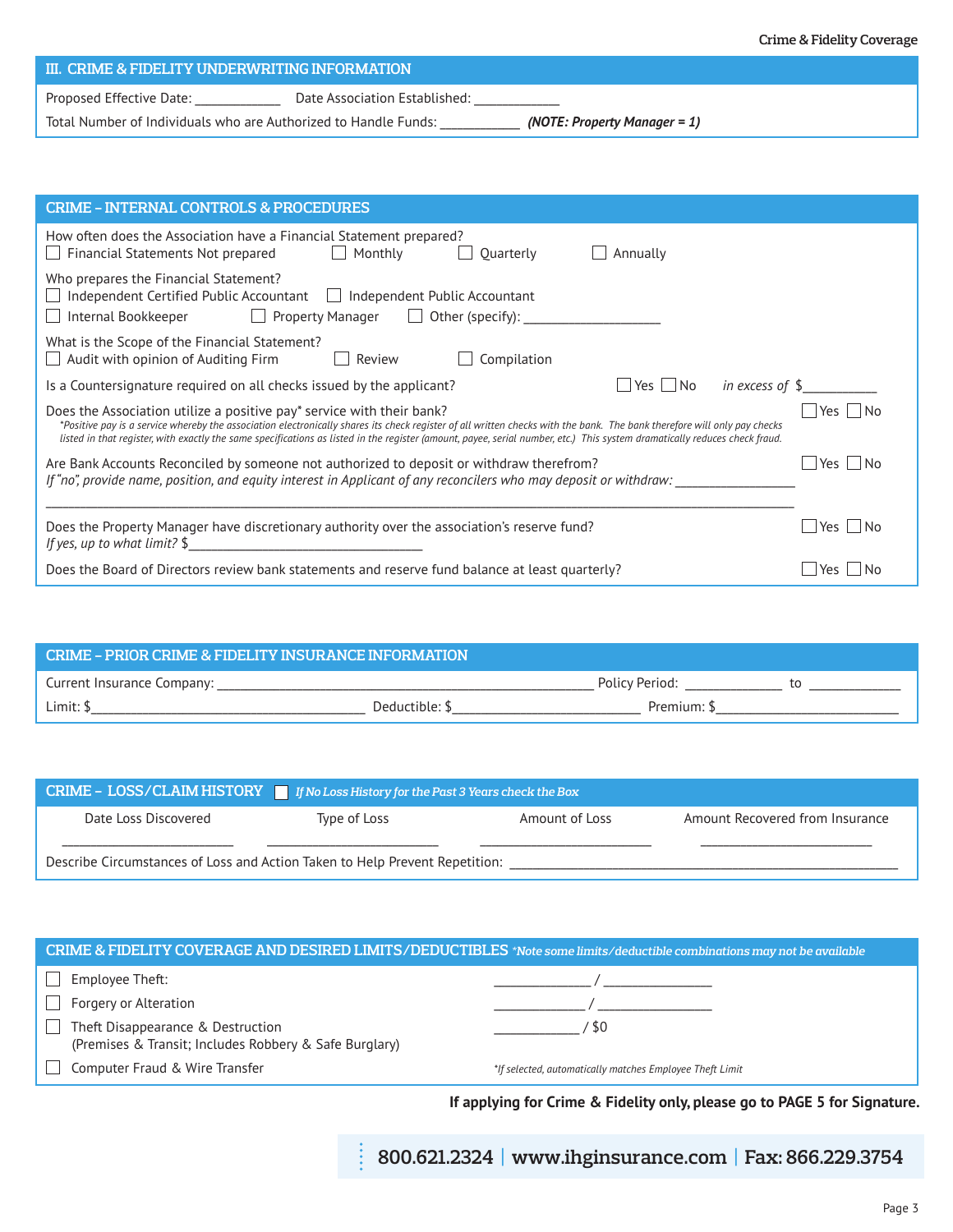## **IV. APPLICATION SIGNATURE**

The undersigned declares that to the best of his/her knowledge the statements set forth herein are true and correct. Signing of this Application does not bind the undersigned to complete the insurance, but it is agreed that this Application shall be the basis of the contract should a Policy be issued. It is agreed that this Application, a copy of which will be attached to the proposed Policy, and any materials submitted or required (which shall be maintained on file by the Insurer and be deemed attached as if physically attached to the proposed Policy), are true and are the basis of the proposed Policy and are to be considered as incorporated into and constituting a part of the proposed Policy. If between the date of this Application and the proposed effective date of the Policy there is a material change in the condition of the Entity or occurrence of an event which could substantially change the underwriting evaluation of the Applicant, then the Applicant must notify Continental Casualty Company. Upon receipt of such notice, Continental Casualty Company reserves the right to modify the final terms and conditions of the proposed policy upon review of the information received in satisfaction of the aforementioned conditions. In addition, any outstanding quotations may be modified or withdrawn at the sole discretion of the Insurer.

The undersigned declares that the employees of the applicant have all, to the best of the applicant's knowledge and belief, while in the service of the applicant, always performed their respective duties honestly, There has never come to its notice or knowledge, except as stated herein, any information which in the judgment of the applicant indicates that any of the said employees are dishonest. Such knowledge as any officer signing for the applicant may now have in respect to his or her own personal acts or conduct, unknown to the applicant, is not imputable to the applicant.

It is understood that the first premium upon the policy applied for, and subsequent premiums hereon, are due at the beginning of each premium period, that the company is entitled to additional premiums because of any unusual increase in the number of employees and that the applicant agrees to pay all such premiums promptly.

| Date: The Date:   | Bv:                                   |                                                                             |
|-------------------|---------------------------------------|-----------------------------------------------------------------------------|
|                   | Authorized Association Representative | Print Name & Title                                                          |
|                   |                                       |                                                                             |
|                   |                                       |                                                                             |
| Telephone Number: |                                       | Broker is properly licensed to produce this insurance? $\Box$ Yes $\Box$ No |